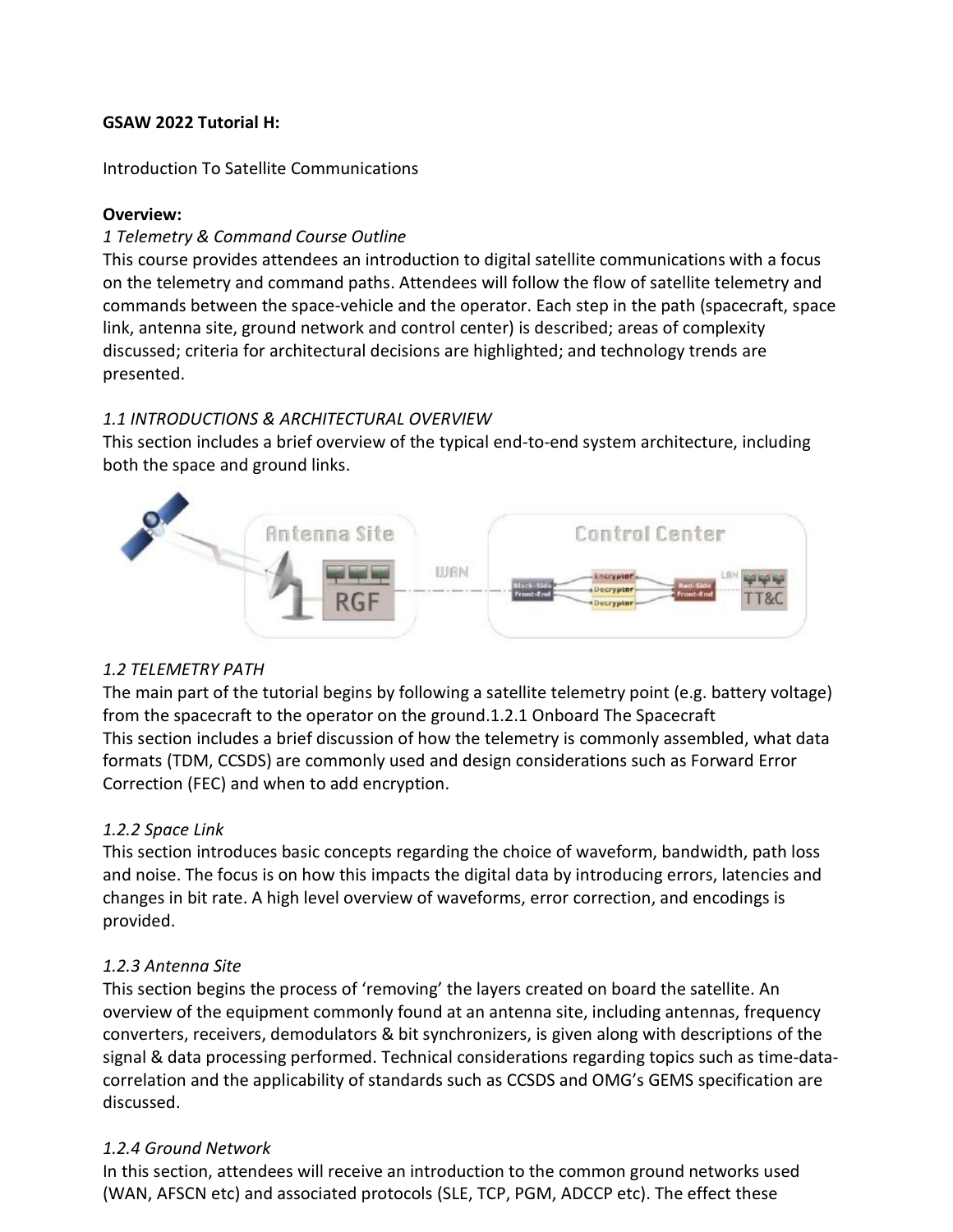networks and protocols have on the data path and overall architecture is discussed. Attendees will gain an appreciation for some of the technical challenges such as bandwidth, data buffering, latency and packet loss involved in designing a ground system architecture.

## *1.2.5 Control Center*

This section covers the final processing and handling of the telemetry data before it reaches the operator. The discussion starts with an overview of common black-side functions such as protocol translation and encryption processing. On the red-side, attendees will learn the basics of frame synchronization, decommutation, engineering-unit conversion and Alarms, Warnings and Events (AWE). Applicable standards such as CCSDS telemetry data formats are discussed.

## *1.3 COMMAND PATH*

After a break, the tutorial focuses on the uplink path by following the commands associated with a specific objective, such as reconditioning the batteries. Since many of the concepts regarding the uplink and network transfers are the same, the main focus is on the aspects unique to satellite commanding.

## *1.3.1 Control Center*

This section starts with the creation of a command sequence targeting a specific objective. On the red-side, attendees learn the main functions of the front-end processors such as command formatting and the common protocols involved (e.g. binary vs ternary). Once the commands have been encrypted, additional formatting such as barker-code insertion is discussed along with technical issues involving time-critical commanding, ground-network interfaces and ensuring consistent command spacing.

## *1.3.2 Ground Network*

A brief overview of the impact the ground network has on commanding is provided with particular focus on time-critical commanding and protocols such as CCSDS SLE. Attendees will gain an appreciation for the differences between uplink and downlink data paths and the affect the ground network may have on performance.

# *1.3.3 Antenna Site*

This section includes a brief overview of the command-specific equipment at the antenna site and command specific functions such as the insertion of fill bits. Topics such as command echo, timed-release.

## *1.3.4 Space Link*

This section highlights differences in the space link between the uplink and the downlink. In particular, attendees will gain an appreciation for the reasons certain types of waveforms are used on the uplink, the asymmetric nature of the communications between the ground and space platforms, and the impact vehicle recovery has on the command bitrates and structures.

# *1.3.5 Command Verification*

The course closes with a brief description of the common on-board command processing and command verification. Attendees will learn the basics of how ground command counts (GCC) and vehicle command counts are used and the application of more advanced topics such as CCSDS COP-1 command processing.